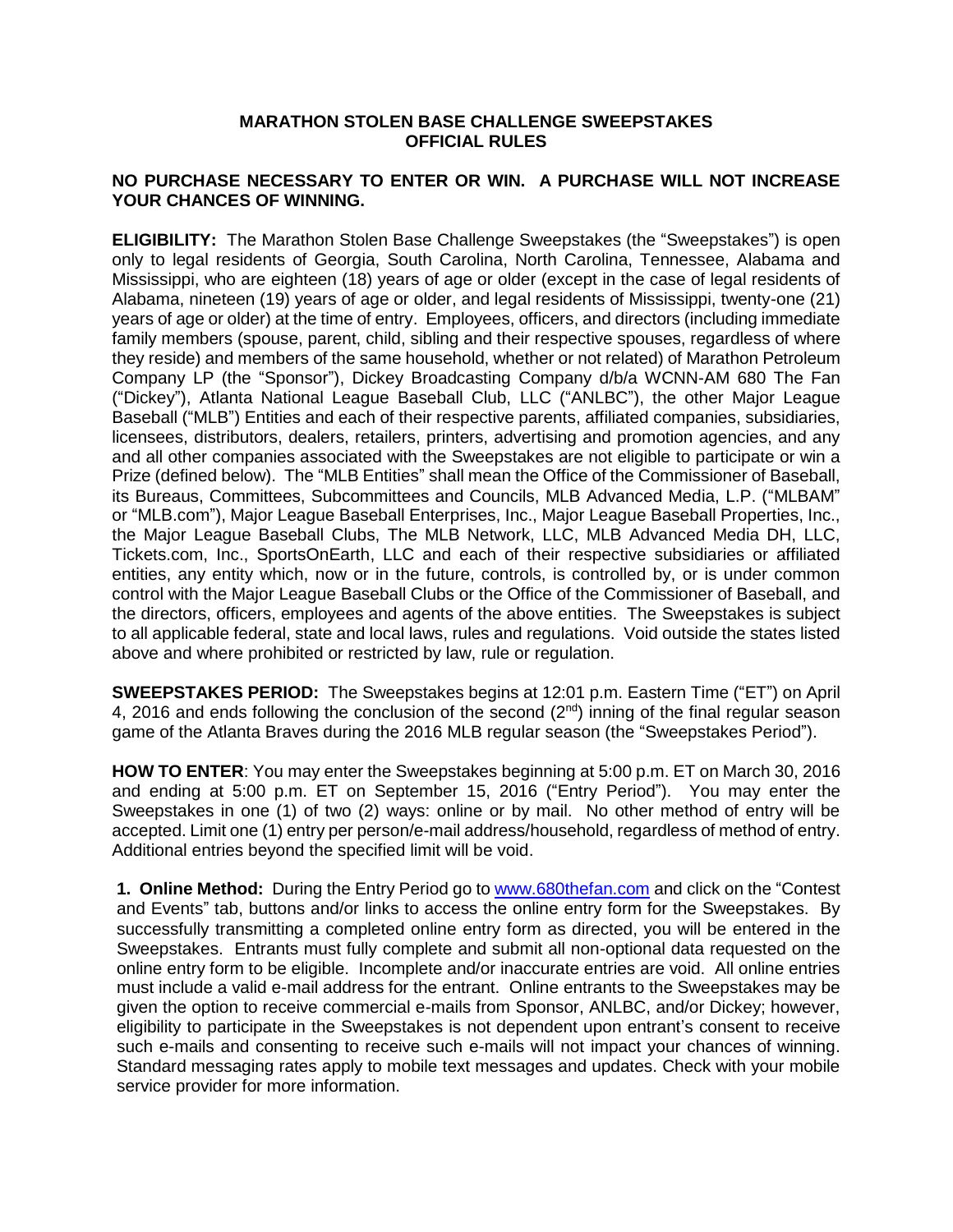**2. Mail-In Method:** If you do not wish to enter online, you may enter the Sweepstakes by handprinting your full name, address, city, state and zip code, day & evening telephone numbers (including area codes), date of birth and e-mail address (optional) on a 3"x5" postcard and mailing it in a sealed envelope with proper postage affixed to: Atlanta Braves, Attn: Marathon Stolen Base Challenge, 755 Hank Aaron Drive, Atlanta, Georgia 30315. Sponsor, ANLBC and/or Dickey will use e-mail addresses provided via the Mail-in entry method for prize notification purposes only; however, eligibility to participate in the Sweepstakes is not dependent upon entrant's provision of this information. Mail-in entries must be postmarked by September 15, 2016 and received by September 22, 2016 to be eligible. Mail-in entries become the property of the Sponsor, ANLBC and/or Dickey and will not be returned.

**RANDOM DRAWING**: Each potential winner of the Sweepstakes (each, a "Potential Winner") will be selected by random drawing prior to each Atlanta Braves game during the Sweepstakes Period (each, a "Game Day") from among all eligible entries received as of the drawing date. The decisions of Sponsor and ANLBC are final and binding on all matters relating to this Sweepstakes. Non-winning eligible entries from one drawing will carry over into subsequent drawings, if any. Odds of winning a Prize (defined below) depend on the total number of eligible entries received for the drawing at issue and whether any bases are stolen by the Atlanta Braves during the Stolen Base Innings (defined below) throughout the Sweepstakes Period.

**PRIZES:** If an Atlanta Braves player steals a base in the Braves' offensive half of the second inning (the "Stolen Base Inning") the eligible Potential Winner selected prior to the applicable game will be considered a winner (each a "Winner") and receive the prize as described below (the "Prize"). Beginning as of April 4, 2016, the Prize will be a fifty dollar (\$50) Marathon Gas Card. **If no base is stolen in the Stolen Base Inning of the April 4, 2016 Game Day, no Prize will be awarded for that Game Day, and the Prize will increase by fifty dollars (\$50) for each subsequent Game Day until the Atlanta Braves steal a base in a Stolen Base Inning.** In the event the Atlanta Braves steal a base in a Stolen Base Inning during the Sweepstakes Period, the Prize will be awarded as calculated above and reset to fifty dollars (\$50) for the subsequent Game Day. By way of example only, in the event there are no Winners as of April 14, 2016 (and all scheduled games are played from April 4-April 14, 2016), and the Atlanta Braves steal a base in the April 14, 2016 Game Day, the Prize shall have increased to \$400 as of that Game Day, and the eligible Potential Winner will receive one (1) or more Marathon Gas Card(s) with a total value of four hundred dollars (\$400), and the Prize for the April 15, 2016 Game Day will be reset to \$50. In the event the Atlanta Braves do not steal any bases in any Stolen Base Inning during the Sweepstakes Period, the Second Chance Drawings (as described below) will apply. (Estimated Retail Value ("ERV") of each Prize will range from \$50.00 to \$8,100). Exact Prize details to be determined in sole discretion of Sponsor and/or ANLBC. For the avoidance of doubt, a maximum of one (1) Prize will be awarded for each Game Day. Limit one (1) Prize per person, family or household.

**SECOND CHANCE DRAWING:** All non-winning eligible entrants who entered the Sweepstakes during the Entry Period will be eligible for the Second Chance Drawing, only if necessary. If the Atlanta Braves do not steal any bases in any Stolen Base Inning during the Sweepstakes Period, as determined by Sponsor in its sole discretion, and/or a Prize has not been awarded upon conclusion of Sweepstakes Period, a second chance random drawing will be held to determine one (1) potential Winner who, upon verification of eligibility, will receive one (1) or more Marathon Gas Card(s) with a total value of five hundred dollars (\$500) (the "Second Chance Prize"). If the Second Chance Drawing is necessary, it will take place on or about October 15, 2016. The odds of winning the Prize in the Second Chance Drawing, if any, depends upon the number of nonwinning eligible entries received during the entire Entry Period. The ERV of the Second Chance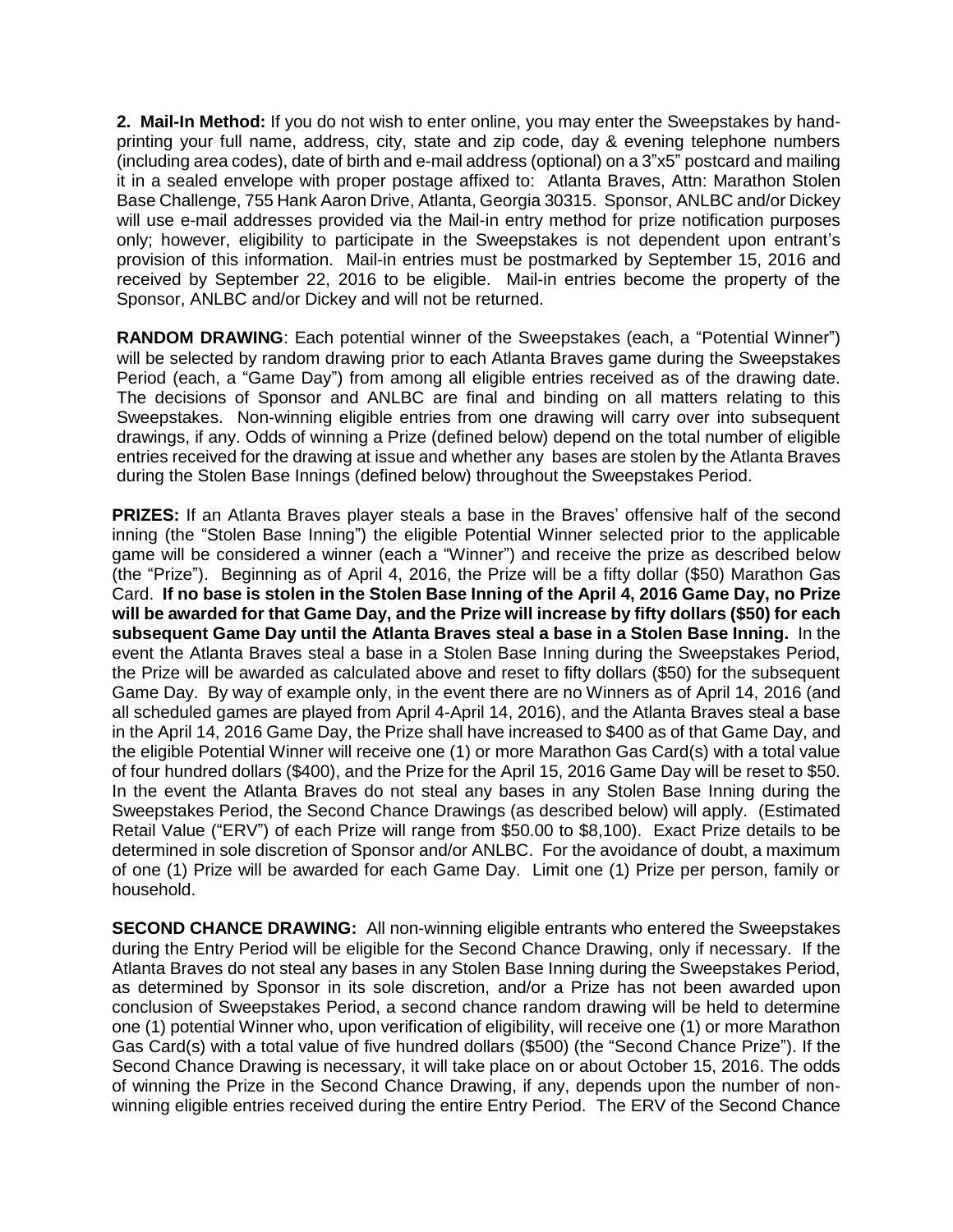Prize (if any): five hundred dollars (\$500). For the avoidance of doubt, potential Second Prize winners will be required to comply with all requirements imposed on Winners set forth in these Official Rules.

Each Winner is fully responsible for any and all applicable federal, state and local taxes (including income and withholding taxes). Marathon Gas Cards may be subject to certain terms and conditions established by issuer.All costs and expenses associated with Prize acceptance and use not specified herein as being provided, including but not limited to lodging, transportation costs, meals, gratuities and other expenses incurred by accepting the Prize are the sole responsibility of the Winner.Major League Baseball game, event and exhibition dates and times are determined in the sole discretion of the Office of the Commissioner of Baseball and/or the applicable Major League Baseball Club, as applicable, and may be subject to change. Released Parties (defined below) will not be responsible for Acts of God, acts of terrorism, civil disturbances, work stoppage or any other natural disaster outside their control that may cause the cancellation or postponement of any Major League Baseball game, event or exhibition.

The Prize(s) is non-transferable and non-assignable, except at Sponsor's and/or ANLBC's sole and absolute discretion. Sponsor and/or ANLBC reserves the right to substitute any Prize (or any portion thereof) with one of comparable or greater value at its sole and absolute discretion.

**NOTIFICATION:** Each potential winner will be notified at the e-mail address, postal address and/or telephone number (in the sole discretion of Sponsor, ANLBC and/or Dickey, as applicable) provided at the time of entry (the "Prize Notification"). In the event that any potential winner does not respond to any such Prize Notification within three (3) days of the date of issuance or declines the Prize for any reason, a disqualification will result, and the Prize will be forfeited and, at Sponsor's sole discretion and time permitting, an alternate potential winner may be randomly selected from among all remaining eligible entries. Each potential winner may be required to submit his/her valid social security number and/or other identification to Sponsor and may be required to execute, have notarized and return an Affidavit of Eligibility and Release of Liability and, unless prohibited by law, Publicity, within five (5) days of the date of issuance. Failure to submit any identification required by Sponsor or to return the required documents within the specified time period, noncompliance with these Official Rules or the return of any prize or Prize Notification as undeliverable may result in disqualification and Prize forfeiture and, at Sponsor's sole discretion and time permitting, may cause an alternate potential winner to be randomly selected from among all remaining eligible entries.

**WAIVER OF LIABILITY/PUBLICITY RELEASE:** By participating in the Sweepstakes and submitting an entry, each entrant agrees to (i) be bound by these Official Rules, including all entry requirements, and (ii) waive any and all claims against the Sponsor, ANLBC, Dickey, the other MLB Entities, and each of their respective parents, affiliated companies, subsidiaries, officers, directors, employees, agents, licensees, distributors, dealers, retailers, printers, representatives and advertising and promotion agencies, and any and all other companies associated with the Sweepstakes, and all of their respective officers, directors, employees, agents and representatives (collectively, "Released Parties") for any injury, damage or loss that may occur, directly or indirectly, in whole or in part, from the participation in the Sweepstakes or from the receipt or use of any Prize (or any portion thereof) or any travel or activity related to the receipt or use of any Prize (or any portion thereof). By entering this Sweepstakes, each entrant gives his/her express permission to be contacted by the Sponsor, ANLBC and/or Dickey by telephone, e-mail and/or postal mail for Sweepstakes purposes. Each Winner, by acceptance of Prize, grants to Sponsor, ANLBC, Dickey and each of their respective designees the right to publicize such Winner's name, address (city and state of residence), photograph, voice, statements and/or other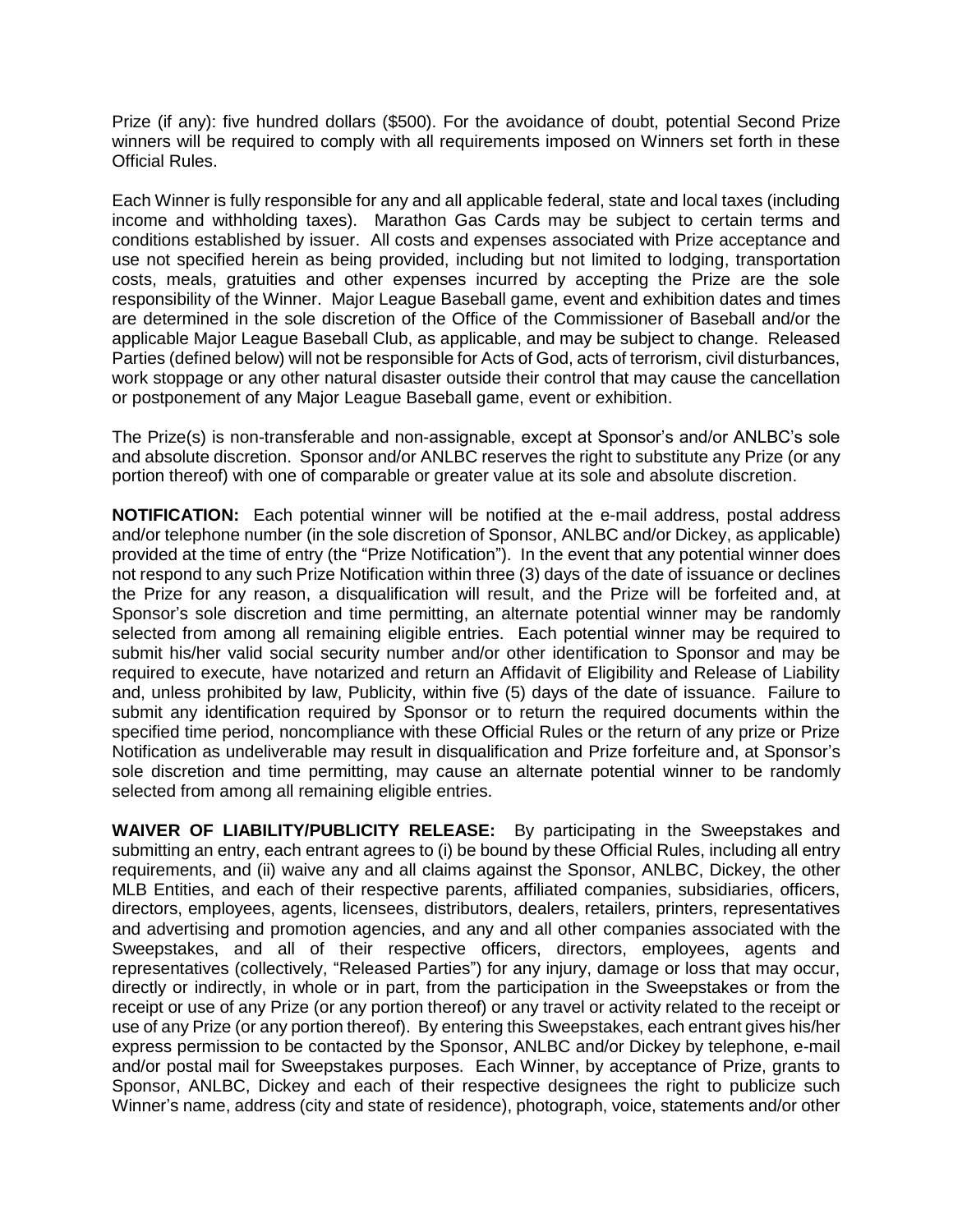likeness and prize information for advertising, promotional, trade and/or any other purpose in any media or format now known or hereafter devised, throughout the world, in perpetuity, without limitation and without further compensation, consideration, permission or notification, unless prohibited by law.

**GENERAL CONDITIONS:** Released Parties are not responsible for stolen, late, incomplete, illegible, inaccurate, misdirected, lost, misrouted, scrambled, damaged, delayed, undelivered, mutilated, postage-due or garbled entries, transmissions, e-mail or mail; or for lost, interrupted or unavailable network, cable, satellite, server, Internet Service Provider (ISP), wireless network, website, or other connections including those through and/or by any website, availability or accessibility or miscommunications or failed computer, satellite, telephone, cable or wireless transmissions, lines, or technical failure or jumbled, scrambled, delayed, or misdirected transmissions or computer hardware or software malfunctions, failures or difficulties; any error, omission, interruption, defect or delay in transmission, processing, or communication; nondelivery; misdirected, blocked, or delayed e-mail notifications; printing, typographical or other errors appearing within these Official Rules, in any Sweepstakes-related advertisements or other materials; or any other errors, problems or difficulties of any kind whether human, mechanical, electronic, network, computer, telephone, mail, typographical, printing or otherwise relating to or in connection with the Sweepstakes, including, without limitation, errors or difficulties which may occur in connection with the administration of the Sweepstakes, the processing of entries, the announcement of the Prize or in any Sweepstakes-related materials, or the cancellation or postponement of any MLB game, event or exhibition. Released Parties are also not responsible for any incorrect or inaccurate information, whether caused by website users, tampering, hacking, or by any equipment or programming associated with or utilized in the Sweepstakes. Released Parties are not responsible for injury or damage to participants' or to any other person's computer related to or resulting from participating in this Sweepstakes or downloading materials from or use of the website. Persons who tamper with or abuse any aspect of the Sweepstakes or website or attempt to undermine the legitimate operation of the Sweepstakes by cheating, deception or other unfair playing practices, or intend to annoy, abuse, threaten or harass any other entrant, Released Parties' representatives, or who are in violation of these Official Rules, as solely determined by Sponsor, ANLBC and/or Dickey, will be disqualified and all associated entries will be void. Any attempt to deliberately damage the content or operation of this Sweepstakes is unlawful and subject to legal action by the Sponsor, ANLBC, Dickey or their respective agents. Released Parties shall have the sole right to disqualify any entrant for violation of these Official Rules or any applicable laws relating to the Sweepstakes, and to resolve all disputes in their sole discretion. Released Parties (i) make no warranty, guaranty or representation of any kind concerning any Prize (or any portion thereof), and (ii) disclaim any implied warranty. Failure to enforce any term of these Official Rules shall not constitute a waiver of that provision. All disputes will be resolved under applicable U.S. laws in the County of Fulton, State of Georgia.

Sponsor, ANLBC and/or Dickey reserve the right, in their sole discretion, to cancel or suspend the Sweepstakes (or any portion thereof) should virus, bugs, unauthorized human intervention, or other causes corrupt administration, security, fairness, integrity or proper operation of the Sweepstakes (or any portion thereof). In the event of cancellation, Sponsor, ANLBC and/or Dickey may elect to identify Winners and award the Prizes by way of random drawing from among all non-suspect, eligible entries received up to the time of such cancellation. Sponsor, ANLBC and/or Dickey also reserve the right, in their sole discretion, to modify these Official Rules for clarification purposes without materially affecting the terms and conditions of the Sweepstakes.

## **CAUTION: ANY ATTEMPT TO DELIBERATELY DAMAGE ANY WEBSITE ASSOCIATED WITH THIS SWEEPSTAKES OR UNDERMINE THE CONTENT OR LEGITIMATE OPERATION**